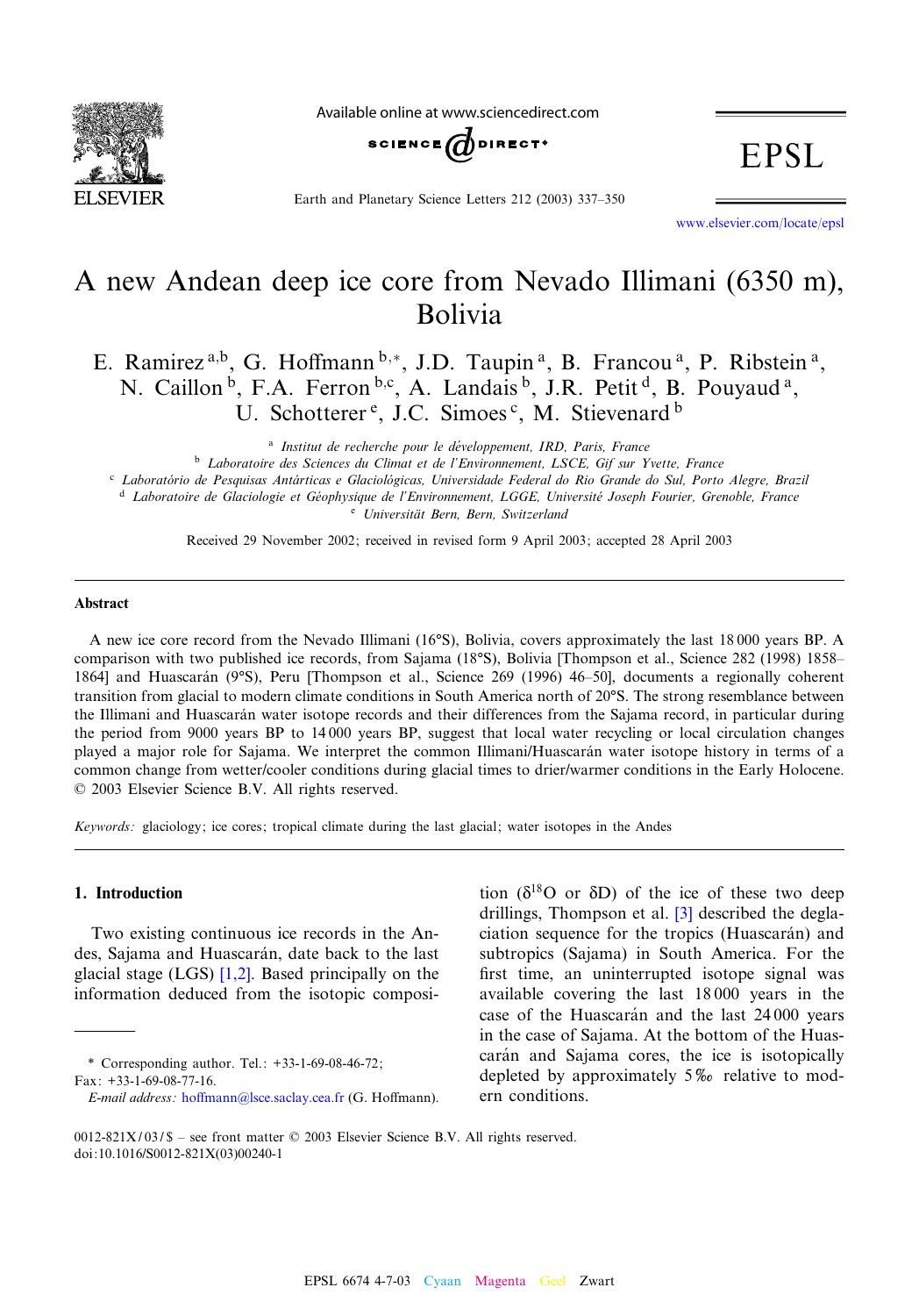In high latitudes, the isotopic composition of meteoric water is usually interpreted as a temperature proxy. However, in low latitudes empirical evidence linking temperature and the stable water isot[opes](#page-12-0) in modern precipitation breaks down and instead, precipitation amount dominates the signal  $[4,5]$ . Using the slope of the clas[sica](#page-12-0)l isotopetemperature relationship for high latitudes of about  $0.7\%$   $\degree$ C Thompson et al. [2] estimated an  $8-12$ <sup>o</sup>C temperature change at high elevation in the tropics. In [a r](#page-12-0)ecent publication based on a more complete analysis of available paleodata Thompson et al. [3] refrained from this straightforward explanation for tropical isotope records, but they still interpret the isotopic depletion found in glacial ice from the Andes as "a reflection of significant cooling".

Ice core records provide us with additional information on paleo-climate and paleo-environmental conditions. Atmospheric du[st l](#page-12-0)oading is principally controlled by atmospheric turbidity, humidity, and vegetation coverage [6]. The extreme rise of the number of dust particles at the bottom of the Huascarán ice core by up to a factor of 200 was interpreted as an indicator of much drier conditions during the LGS in this part of the Andes. This conclusion was further supported by a comparison with reconstructed vegetation coverage in the Amazon Basin indicating a much larger expansion of savannah at the expense [of](#page-12-0) tropical rainforest and even the appearance of sand dunes in the northern part of the basin (see [3] and references therein). In contrast, glacial dust levels in the Sajama ice core remain low throughout the [LG](#page-12-0)S indicating relatively moist conditions in this part of the Andes. In summary Thompson et al. [3] depicted a climatic scenario for the LGS with cold and dry conditions in the tropics and cold and wet conditions in the subtropics based on the comparison of the Sajama and the Huascarán ice cores. Here the term 'subtropics' for the Sajama region is used rather in a climatological sense than in a strict geophysical sense. Situated at 18°S the Sajama is of course still situated in the tropics. However, the extremely dry Bolivian Altiplano is part [of t](#page-12-0)he globe which is controlled by the downdraft zones of the Hadley cell typical for the subtropics [7].

Though the general picture of climatic changes during the deglaciation deduced from these two ice cores is [sim](#page-12-0)ilar, in detail [th](#page-12-0)e sequence of isotopic events is remarkably different. Both records (Huascarán  $[2]$  and Sajama  $[1]$ ) show rising isotope signals from about 17 000 years BP and reach a first maximum at 14 500 years BP. However, whereas in the Huascarán record this maximum is only about halfway between the low values during the LGS and a well-pronounced Early Holocene, the synchronous maximum clearly sticks out as the isotopically mo[st](#page-12-0) enriched portion of the Sajama record. A reversal (named the deglaciation cold reversal, DCR [8]) to more depleted values is found in both records, roughly between 14 000 years BP and 12 000 years BP. Again the amplitude in the tropical record was different from the subtropical. The Sajama record jumps abruptly back to near glacial levels (relatively depleted by  $6\%$ [\) w](#page-12-0)hereas the Huascarán record smoothly becomes isotopically more depleted by just  $1\%$ . In [3] this isotope signal was associated with cooler conditions during the Younger Dryas climate reversal documented in many paleorecords, in particular in the North Atlantic sector. At about 10 000 years BP both records reach Early Holocene isotope levels. Only the Huascarán record however shows a well-defined isotopic optimum duri[ng t](#page-12-0)hat period. Summarizing one can say t[hat t](#page-12-0)he Huascarán isotope record looks Antarctic-like [9] and the Sajama record Greenland-like [10]. This is the reason why the latter was partly dated by wiggle matching to the GISP2 ice core.

The absolute dating of both ice cores is poor and does not allow any conclusion on exact timing of these events. For example, it is not possible to distinguish if the described DCR took place synchronously with Antarctic records (the Antarctic cold reversal) or with records documenting the Younger Dryas in the Northern Hemisphere or neithe[r. T](#page-12-0)he time lag between the two hemispheric climate reversal signals amounts to at least 500 years [9].

In this study we test a number of these conclusions with results from a third ice core drilled on Nevado Illimani. The questions we investigate in this study are the following. (1) Are the isotope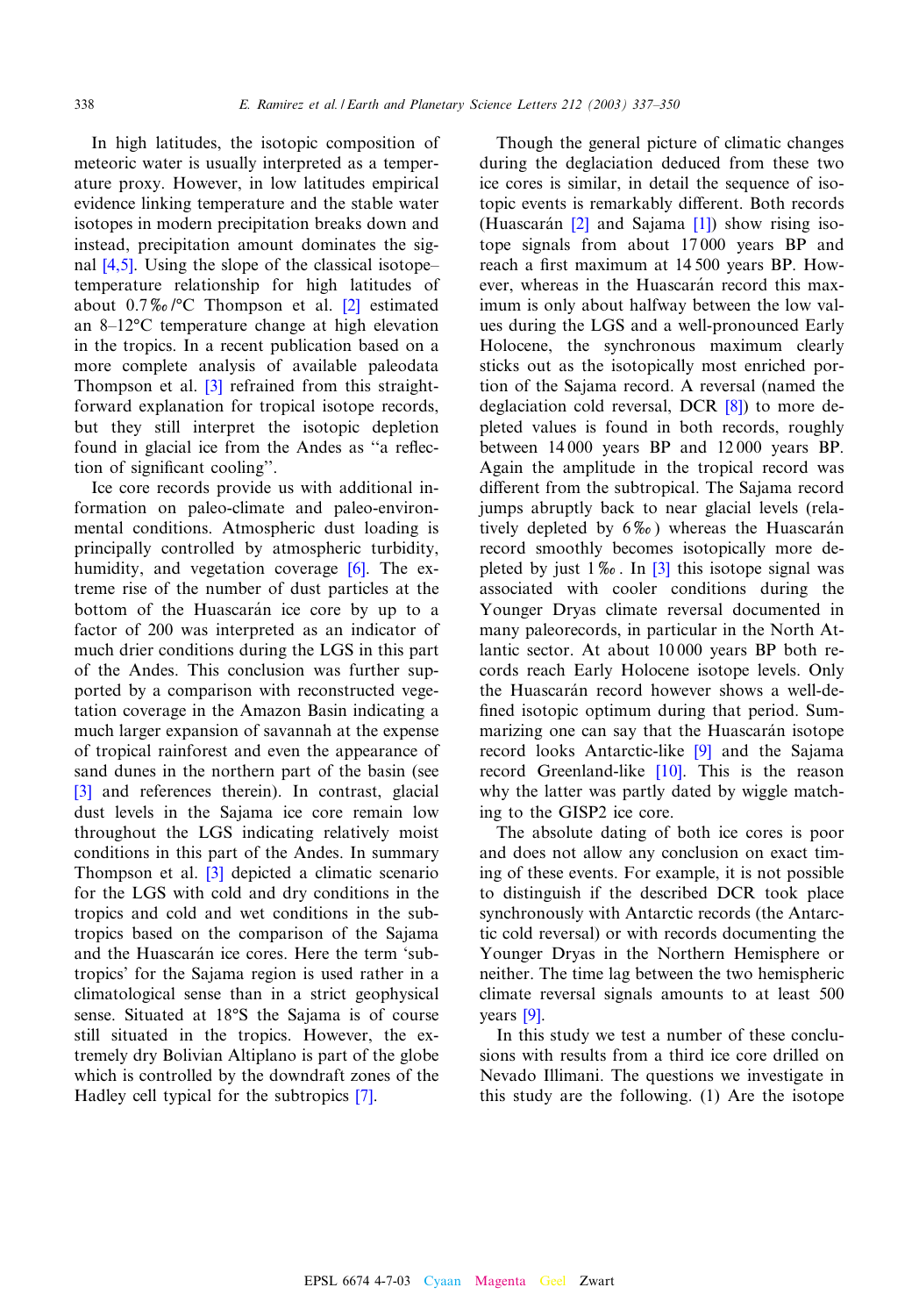signals from high Andean glaciers faithful recorders of regional climate conditions? Or are they at least partially artifacts due to ice layer thinning and other post-depositional effects at the bottom of more than 100 m thick ice caps? The Early Holocene and glacial part of these cores amounts to only 5 m in the Huascarán core and to 30 m in the Sajama core. (2) Does a third isotope and dust record confirm the described climate scenario for the LGS of cold/dry tropics versus cold/wet subtropics ? (3) Can we add information on the interpretation of low latitude isotope records in terms of temperature or precipitation changes ?

The paper is structured as follows. In a first part we present the new drilling site and compare its climatological situation with those of Sajama and Huascarán. Then we describe the different chemical and physical measurements performed on the Illimani core. Subsequently we present in detail the dating methods and, finally, focussing on the established isotope/dust records from the three drilling sites we discuss the questions mentioned above.

#### 2. Presentation of the new drilling site

In June 1999, a French/Swiss/Bolivian team took an ice core on Nevado Illimani (6350 m, 16°37'S, 67°46'W), which reached bedrock at 136.7 m. Though the Illimani ice cap is only 150 km distant from Sajama, local conditions and the positio[ns of th](#page-12-0)e two sites relative to the main moisture flux from the Amazon Basin are quite different  $[11, 12]$ . Illimani, located in the Cordillera Oriental near La Paz and Lake Titicaca, is [more d](#page-3-0)irectly exposed to the humid and warm moisture flux coming from the Amazon Basin (see Fig. 1). In contrast, Sajama is located in the semi-arid western part of the Bolivian Altiplano. Consequently, the different lo[cal](#page-12-0) humidity conditions are reflec[ted](#page-12-0) in different ice accumulation rates on Illimani (580 mm/year [13]) and Sajama (440 mm/year [1]). However, these numbers should be regarded with some caution. They represent preliminary estimates since post-depositional effects and different observational periods may have an important influence on their calculation.

In contrast to Sajama (6542 m,  $18°06'S$  $18°06'S$  $18°06'S$ ,  $68°53'W$ ) and Illimani, Huascarán is clearly situated in the tropics (6048 m,  $9^{\circ}06'S,77^{\circ}36'W,[2])$ . A much shorter and less pronounced dry season (only  $\sim$ 3 months) is observed at Huascarán compared to Sajama ( $\sim$ 9 months). The dominant water vapor source of all three sites is the tropical/subtropical Atlantic. The vapor is advected by northeasterly trade wi[nds](#page-12-0) into the Amazon Basin and, finally, after Amazonian recycling, precipitated on the Andes [14].

## 3. Methods

On the drilling site ice core sections of 50 cm length were sealed into polyethylene bags and transported in a frozen state to the LGGE (Laboratoire de Glaciologie et Géophysique de l'Environnement) in Grenoble, France. Here the core was further subsampled and chemically analyzed.

First we performed electrical conductivity measurements (ECM) on the Illimani ice [core](#page-12-0). These measurements were done in a cold room using a two-electrode method as described in [15]. In polar ice cores ECMs are mostly linked to the acidity of the ice, which itself mainly depends on the concentration of  $H_2SO_4$ . In the Andes, this acid may originate from various, still not well-quanti fied sources. There is probably a continuous background amount due to marine biological activity and fumarolic volcanic activity. From time to time, cataclysmic volcanic eruptions bring about significant ECM spikes.

Subsequently, the ice was cut into pieces of 10 cm (from the top to 40 m), 7 cm (from 40 m to 120 m), 3 cm (from 120 m to 133 m) and 1 cm (over the bottom 3 m) and prepared for further chemical and isotopic analysis. Calcium concentration was measured by ionic chromatography. Calcium concentration reflects atmospheric aerosol loading that is incorporated into the ice of Nevado Illimani, mainly during the 6 month dry season.

Another time marker for the dry season is the dust particle concentration. Particle concentrations and grain sizes have been measured with a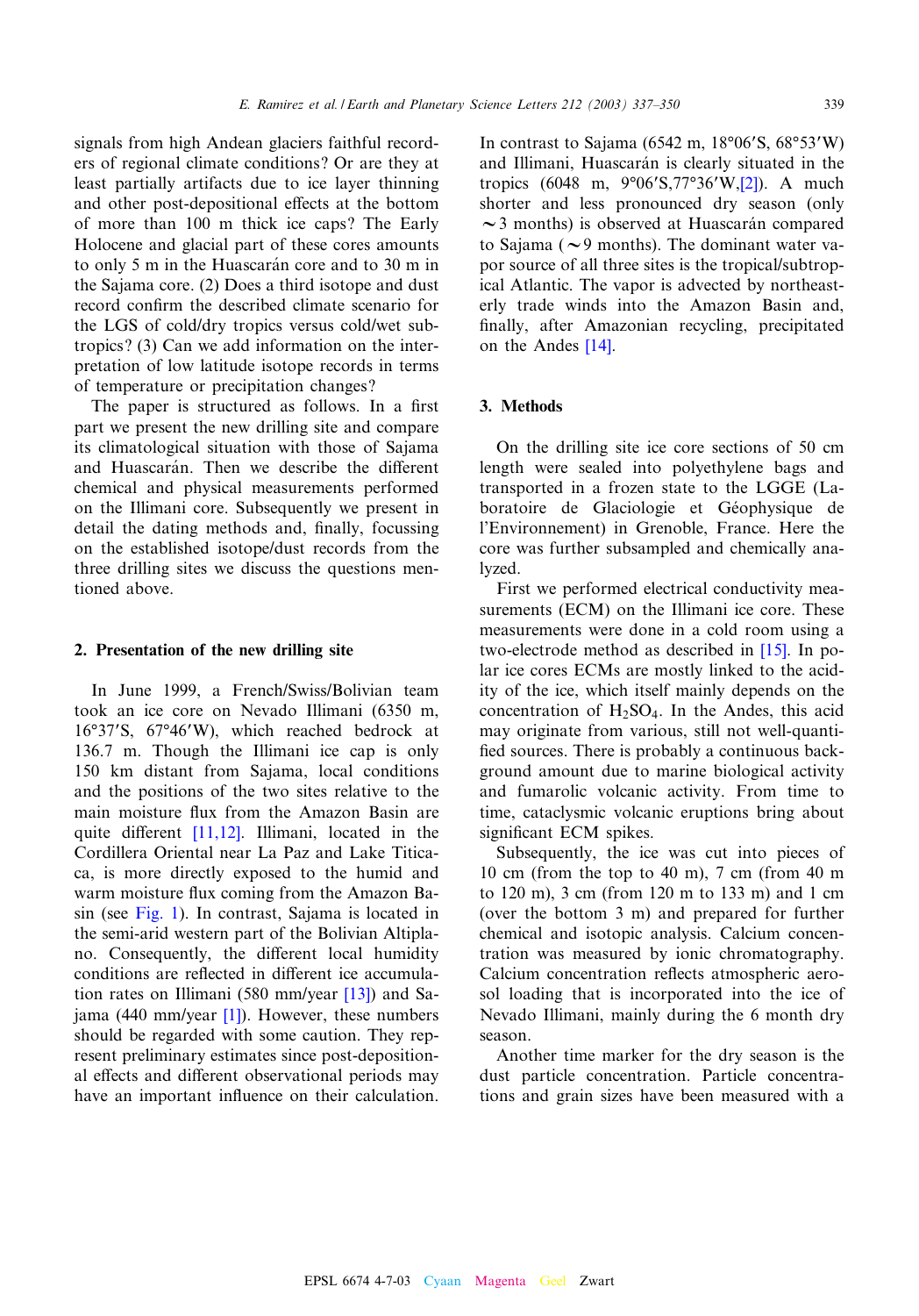



Fig. 1. Map of the Andes including the three drilling sites of high altitude ice cores discussed in this study. The Illimani glacier is situated on the natural frontier between the Amazon Basin and the Central Andes, 50 km east of La Paz, Bolivia, and 180 km east of Lake Titicaca. The Sajama glacier is located in the Andes, 160 km east of the Pacific Ocean and 200 km southwest of the Illimani glacier. The Huascarán, the third deep drilling site, is located in the northern part of the Peruvian Andes. Quelccaya is also situated in Peru and it contains a high resolution record of the last 1500 years which is why it is not included in our discussion on climate changes from the LGS to the Holocene.

<span id="page-3-0"></span>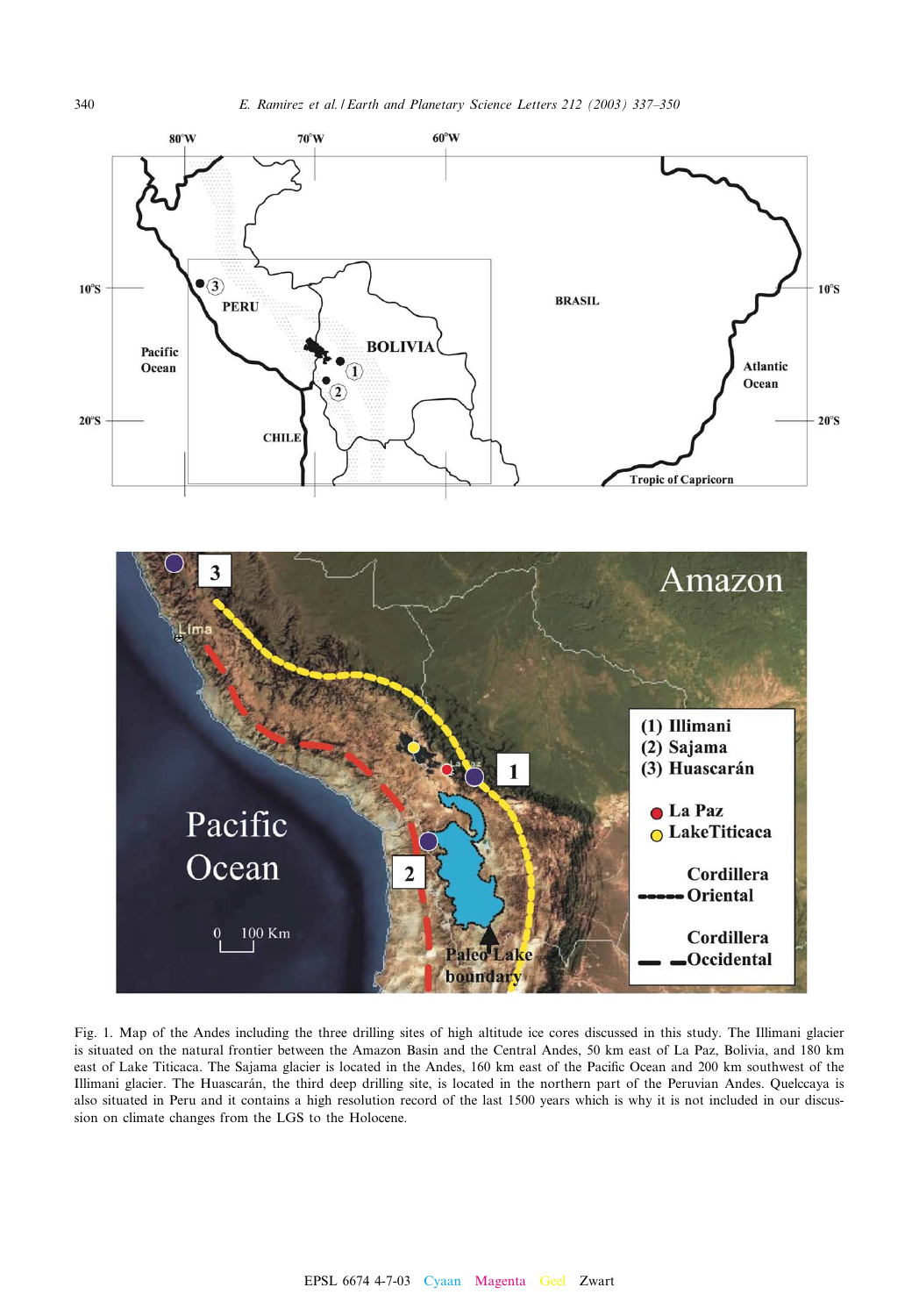Coulter Multisizer permitting the differentiation of 256 size classes from  $0.67 \mu m$  to 20.89  $\mu m$ diameter.

To identify elevated bomb-produced tritium concentrations, water samples of  $22 \text{ cm}^3$  volume were converted to methane by means of aluminum carbide at 150°C. After purification the counting gas was rested for 3 weeks to allow radon decay that may originate from the aluminum carbide production. After this time the gas was transferred to a proportional counter at 7 bar. Depending on the activity of the individual sample, the counting time was between 48 and 72 h. Very low activities were checked against samples of tritium-free water (one blank sample between every p[air o](#page-12-0)f unknowns). The error  $(1\sigma)$  for a sample of 4 TU (tritium units) is in the order of  $0.4$  TU [16].

A new method has been applied in this study that allows us to fingerprint volcanic eruptions in the ice. We measured the isotopic composition of sulfur in sulfate,  $SO_4$ , over the first 100 m of the core. The  $SO_4$  concentration was first measured by ion chromatography, then the isotopic composition of the sulfate,  $\delta^{34}S$ , was measured using the EA-CF-IRMS technique (elemental [analyze](#page-12-0)r-continuous flow-isotope ratio mass spectrometry) with an analytical precision of  $\pm 0.4\%$ [17,18].

 $\delta^{18}$ O and  $\delta$ D were measured at the Laboratoire des Sciences du Climat et de l'Environnement, LSCE. The isotopic measurements are [given](#page-12-0) here as deviations in permil from the Vienna Standard Mean Ocean Water (V-SMOW) [19]:  $\delta_{\text{Sample}} = R_{\text{Sample}}/R_{\text{V-SMOW}} - 1$ , where R specifies the mixing ratio of the heavier isotope (i.e. deuterium or 18O) relative to the lighter and more abundant  $H_2$  <sup>16</sup>O. The experimental precision of the isotopic analysis is  $0.8\%$  for  $\delta D$  and  $0.05\%$ for  $\delta^{18}$ O (1 $\sigma$ ).

The analysis of the isotopic composition of atmospheric oxygen,  $\delta^{18}O_{\text{Atm}}$ , enclosed in the ice of the Illimani core was also performed at the LSCE by melting ice samples of about 20  $\text{cm}^3$ . The air was extracted into sealed glass [ves](#page-12-0)sels and subsequently analyzed. The precision of the  $\delta^{18}O_{\text{Atm}}$ measurements was  $\pm 0.03\%$  [20] corresponding to  $1\sigma$ .

# 3.1. Dating

Dating t[echn](#page-12-0)iques, the estimates of dating uncertainties and potential problems were fully explained in [13], a study undertaken on a second parallel core from Illimani. Dating differences between [both i](#page-6-0)ce cores were small and never exceeded the estimated depth-dependent uncertainty. Fig. 2 presents the entire Illimani isotope record and illustrates the approach used to establish the time scale. In its up[per part,](#page-6-0) the core was dated by counting annual layers of a number of tracers presented above (see Fig.  $2a$ ), such as the ECM, the dust particle number, the  $Ca^+$  concentration and the isotopic composition of the ice. The seasonality of all four of these quantities is well preserved down to a depth of about 40 m corresponding approximately to the year 1947.

Furthermore, a number of tie points have been used: three peaks in the conductivity were associated with well-known volcanic eruptions of the last 40 years (Pinatubo, 1991; El Chichón, 1982; Agung, 1963). A peak in the  $37Cs$  and tritium contents of the ice at a depth of about 33.5 m, associated with the strongest bomb tests (1964) in the northern hemisphere, provided us with an additional time marker.

The Tambora eruption, 1815, was identified in the i[ce betw](#page-6-0)een 71.57 m and 71.88 m by combined measurements of SO4 and stable sulfur isotopes (see Fig. 2c). The  $SO_4$  concentration peaks to extremely high levels of 3075.1 ppb at 71.75 m depth. Background  $\delta^{34}$ S values (excluding major volcanic eruptions and sulfate peaks) at Illimani are about  $+6.40\%$ . The sample corresponding to the supposed Tambora eruption has the lowest isotopic value measured i[n the](#page-12-0) ice core of 1.55%. Volcanic  $\delta^{34}S$  is quite variable but generally is between 0 and  $+5\%$  [21,22]. Both sulfate concentration and its isotopic value point to a volcanic origin.

The estimated uncertainty  $(1\sigma)$  of the multiproxy approach is  $\pm 2$  years down to 40 m. Seasonal layer counting of the  $\delta D$  signal in the Illimani record was possible down to 87 m despite an increasing uncertainty estimated at  $\pm 20$  years at 87 m. This gave us an estimated age of 1747 AD corresponding to the depth of 87 m. At greater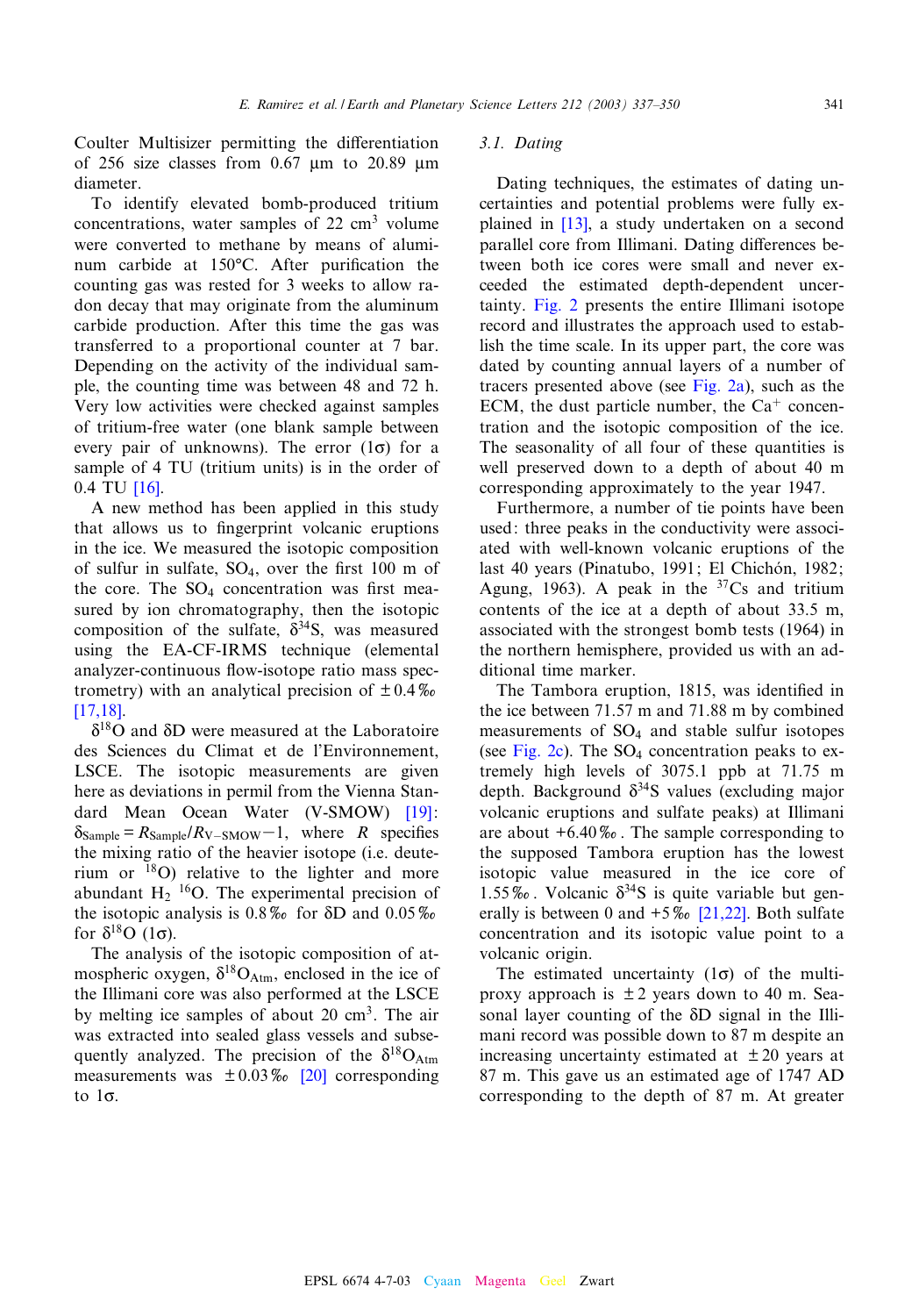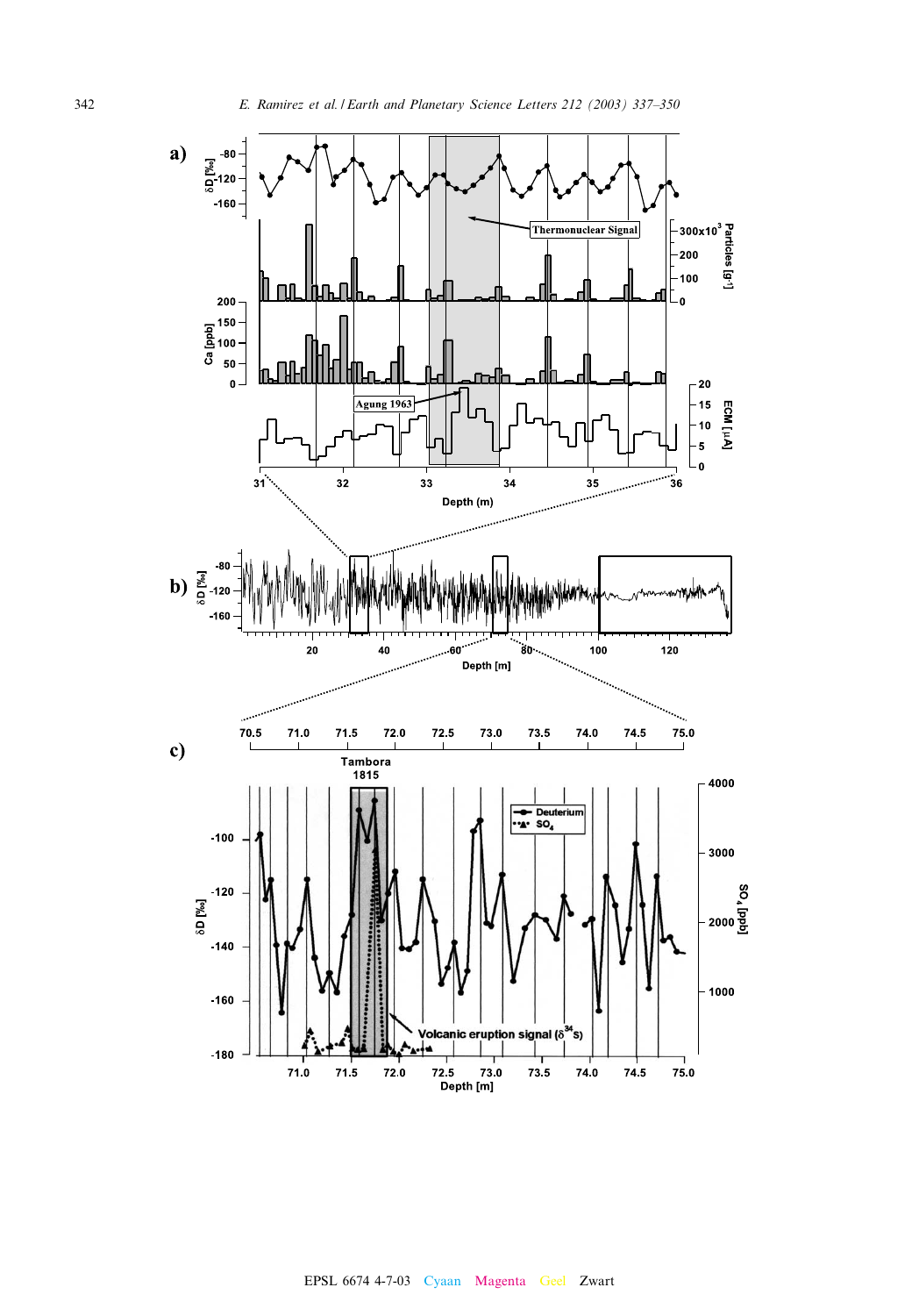<span id="page-6-0"></span>depth, solid-state diffusion erases the seasonal isotope signal.

To date older cores, essentially two sources of information were used: the isotopic composition of atmosphe[ric oxyge](#page-7-0)n  $(\delta^{18}O_{\text{Atm}})$  and the overall similarity between the Huascarán and the Illimani records (see Fig. 3a,b).

The isotopic composition of atmospheric oxygen ( $\delta^{18}O_{\text{Atm}}$ ) was measur[ed betwe](#page-7-0)en 131 and 136 m. The reproducibility of these measurements (see the pairs of triangles in Fig. 3b) was excellent [give](#page-12-0)n the generally poor quality of tropical ice for this kind of high precision gas measurements [23]. The firn closure depth, i.e. the depth where air enclosed in the firn could no longer exchange with the free atmosphere, is at about 50 m on [Illim](#page-12-0)ani under present conditions. For this computation we used the Herron and Langway model [24] which was forced with today's observations, i.e. 580 mm/year accumulation rate and  $-8^{\circ}$ C mean annual temperature. The depth for the computed firm/ice transition corresponds to an approximate ice/gas age difference of 80 years. Even under colder, and possibly wetter, climate conditions, this difference increases to a maximum of just 200 years supposing 8°C cooler temperatures and a 30% higher accumulation rate. The  $\delta^{18}O_{\text{Atm}}$  signal increases from Holocene levels of about  $-0.2\%$  to glacial levels of  $+0.8\%$  (see Fig. 3b) mainly reflect the isotopic composition of seawater  $[25]$ , though with a delay of more than 1000 years due to the large residence t[ime](#page-12-0) of atmospheric oxygen. The comparison with the  $\delta^{18}O_{\text{Atm}}$  record from Vostok, Antarctica [26] points to an age of the bottom of the Illimani ice core of at least 18 000 years BP. However, with only seven  $\delta^{18}O_{\text{Atm}}$  measurements, and given the large uncertainties due to crystal diffusion at the bottom of the ice core and the variable resi-

 $\leftarrow$ 

dence time of atmospheric oxygen (considerably larger in glacial times) it is not possible to establish the time scale for the bottom 5 m of the Illimani exclusively based on the  $\delta^{18}O_{\text{Atm}}$  measurements.

[Si](#page-7-0)xteen tie points between the Huascarán [and](#page-7-0) the Illimani records have been selected (see Fig. 3a,b). Finally the continuous depth/age relationship was established using four exponential spline functions over four different parts of the core  $(0-$ 64.5 m, 64.5^121.5 m, 121.5^133.61 m and 133.61 m to the bottom) respecting the estimated dating uncertainties of the fixed points ( $\pm 2$  years at the beginning of the records and  $\pm 200$  years at the bottom).

About 10 m below the ice surface we measured an ice temperature of  $-7.2$ <sup>o</sup>C. The ice was even colder at 65 m  $(-8.9^{\circ}C)$ . At the bottom we measured an ice temperature of  $-8.4\degree$ C which is why melting processes in the ice can be excluded. However, the three bottom isotopic measurements have nearly Holocene levels. For this part of the record we measured both stable water isotopes,  $\delta D$  and  $\delta^{18}O$ . The deuterium excess  $d =$  $\delta D - 8\delta^{18}O$  (i.e. the scaled difference between the  $\delta^{18}$ O and the  $\delta$ D) jumps abruptly from relatively stable LGS levels of  $15-16\%$  to values of nearly 19x. In the hydrological cycle this second order quantity can change principally due to rapid nonequilibrium processes during evaporation and condensation. However, once buried into the ice only melting and refreezing can change the excess. The shift of  $4\%$  in d is significantly different from the mean value of about  $16\%$  ( $1\sigma = 2\%$ ). The elevated deuterium excess, therefore, suggests that melting and partial refreezing processes have occurred at the very bottom of the core, possibly related to mechanic interactions with the bedrock. The presence of small stones and sand, which we

Fig. 2. Stable water isotope record ( $\delta D$ ) from Illimani (b) and different sections of this record (a and c) to illustrate our multiproxy approach used for dating the upper part of the record. The upper panel (a) shows from the top to the bottom the isotope record ( $\delta D_{V-SMOW}$ ), the dust particle and calcium ion concentration, and the ECM measurements. The broad band in the middle indicates high values for different radionuclides (tritium and  $37Cs$ ) associated with the nuclear bomb tests in 1963/64. In panel c water isotopic composition and total sulfate concentration are presented together with a band associated with extremely depleted 34S isotopic composition. The peak in both quantities allowed us to identify the Tambora eruption in 1815.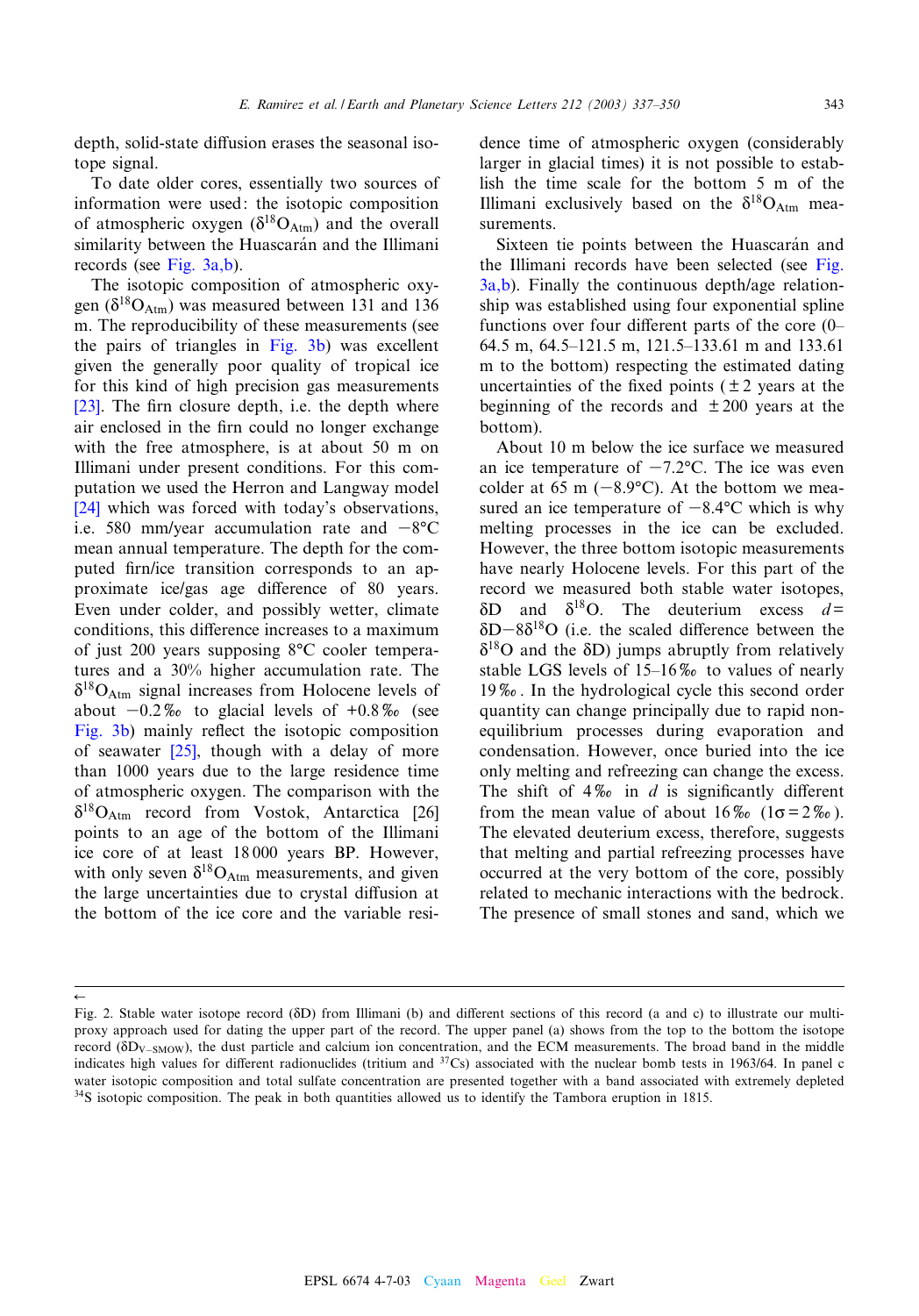<span id="page-7-0"></span>![](_page_7_Figure_1.jpeg)

Fig. 3. Dating in the lowest part of the record is based on wiggle matching to the Huascarán record [2] (16 matching points) and on  $\delta^{18}O_{\text{Atm}}$  measurements of air bubbles enclosed in the ice. The  $\delta^{18}O_{\text{Atm}}$  data points at one depth (triangles in panel b) indicate duplicate measurements on samples from seven different layers.

found in high concentration in the bottom 15 cm of ice, is a further indicator for such processes. We therefore exclude these three measurements from the further analysis.

#### 4. [Result](#page-8-0)s

Fig. 4 shows the three long-term Andean isotope and dust records on a common time scale.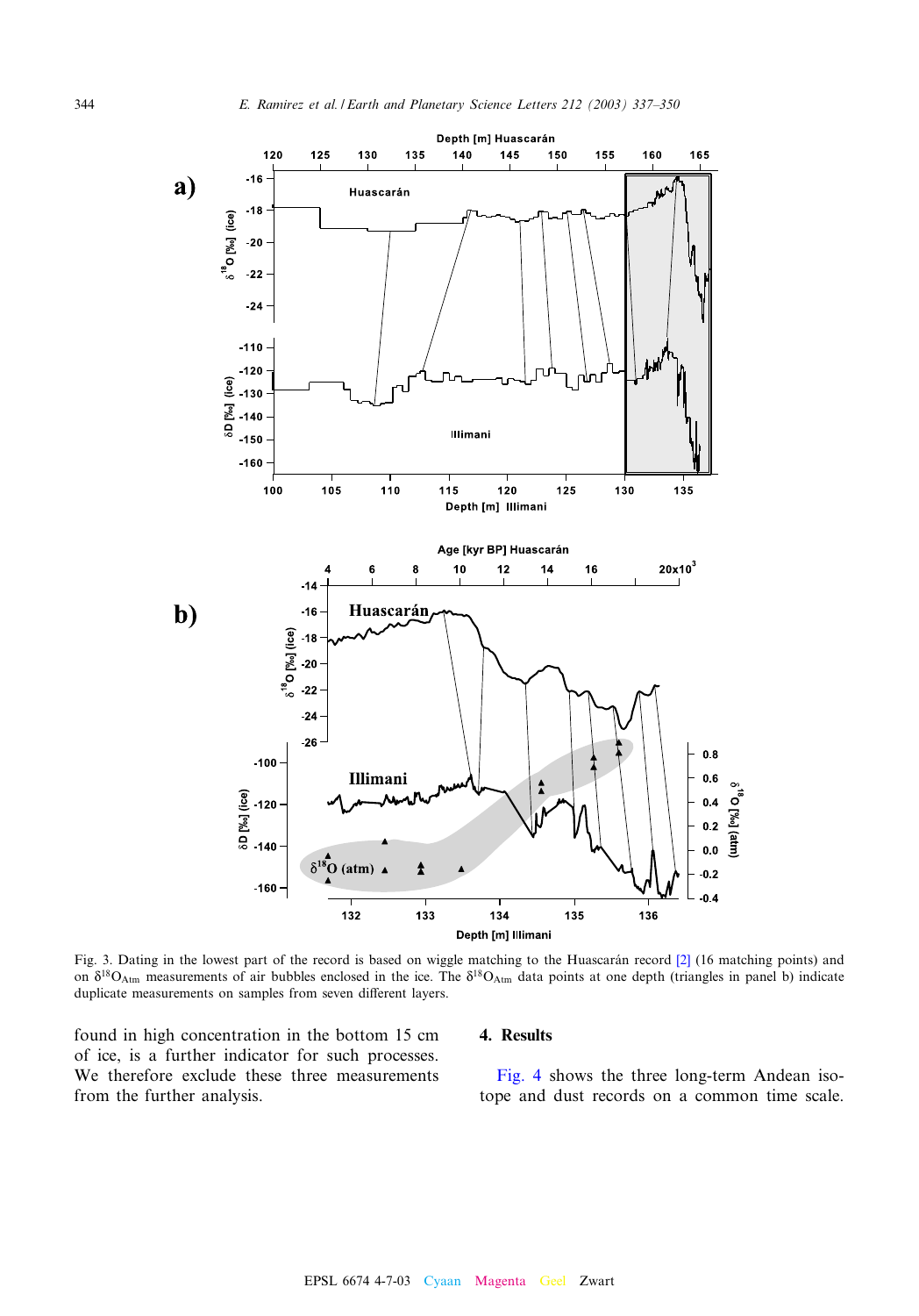<span id="page-8-0"></span>![](_page_8_Figure_1.jpeg)

Fig. 4. Comparison of the Andean long-term isotope (top) and dust (bottom) records, Huascàran [2], Sajama [1] and Illimani. The good coherence between the Huascaran and the Illimani records suggests a similar climate history at both sites during deglaciation.

All isotopic records reach full glacial conditions (low isotope values) at about 18 000 years BP. From these minima, both the Huascarán and the Illimani isotopic values rise to a pronounced Early [Hol](#page-12-0)ocene optimum (HO) then continuously decline to modern values. In the Huascarán  $\delta^{18}O$ record [2], this rise from the LGS to HO amounts to  $\Delta_{\text{LGS/HO}} = 9\%$ . The Illimani  $\delta$ D record can be directly compared with the Huascarán  $\delta^{18}$ O variations since, at least to first order, the relation between the two stable water isotopes is constant. Thus, the LGS/HO transition in the Illimani record  $\Delta_{\text{LGS/HO}} = (165\% \text{ s} - 108\% \text{ s})/8 \approx 7\% \text{ s}$  is about 2\% less than in the Huascarán. From the HO, both records decline continuously to a minimum in the 16th/17th century AD in the Huascarán record ( $\Delta_{\text{HO/Moden}}$  = 3.5% resulting in a temporal gradient during the Holocene of  $0.39\%$  per millennium) and about 100^200 years earlier in the Illimani ( $\Delta_{\text{HO/Moden}} = 3.0\%$  and a gradient of  $0.33\%$  per millennium).

The similarities between the Illimani and the Huascarán records extend even to the details of the deglaciation history in both records. In the following the amplitude of the full transition from the LGS to the HO,  $\Delta_{\text{LGS/HO}}$ , corresponds to 100%. At the end of the last glaciation in tropical/subtropical South America (about 14.5 kyr BP in Fig. 4) water isotope values start to rise to about 50% of their HO values in the Huascarán record and somewhat more, 70%, in the Illimani record. The climate reversal after this first swing to enriched isotope levels lasts about 1000 years and amounts to 25% of  $\Delta_{\rm LGS/HO}$  in both cores.

In contrast to the two other isotope records, the Sajama record shows no pronounced HO followed by a continuous decline to modern values.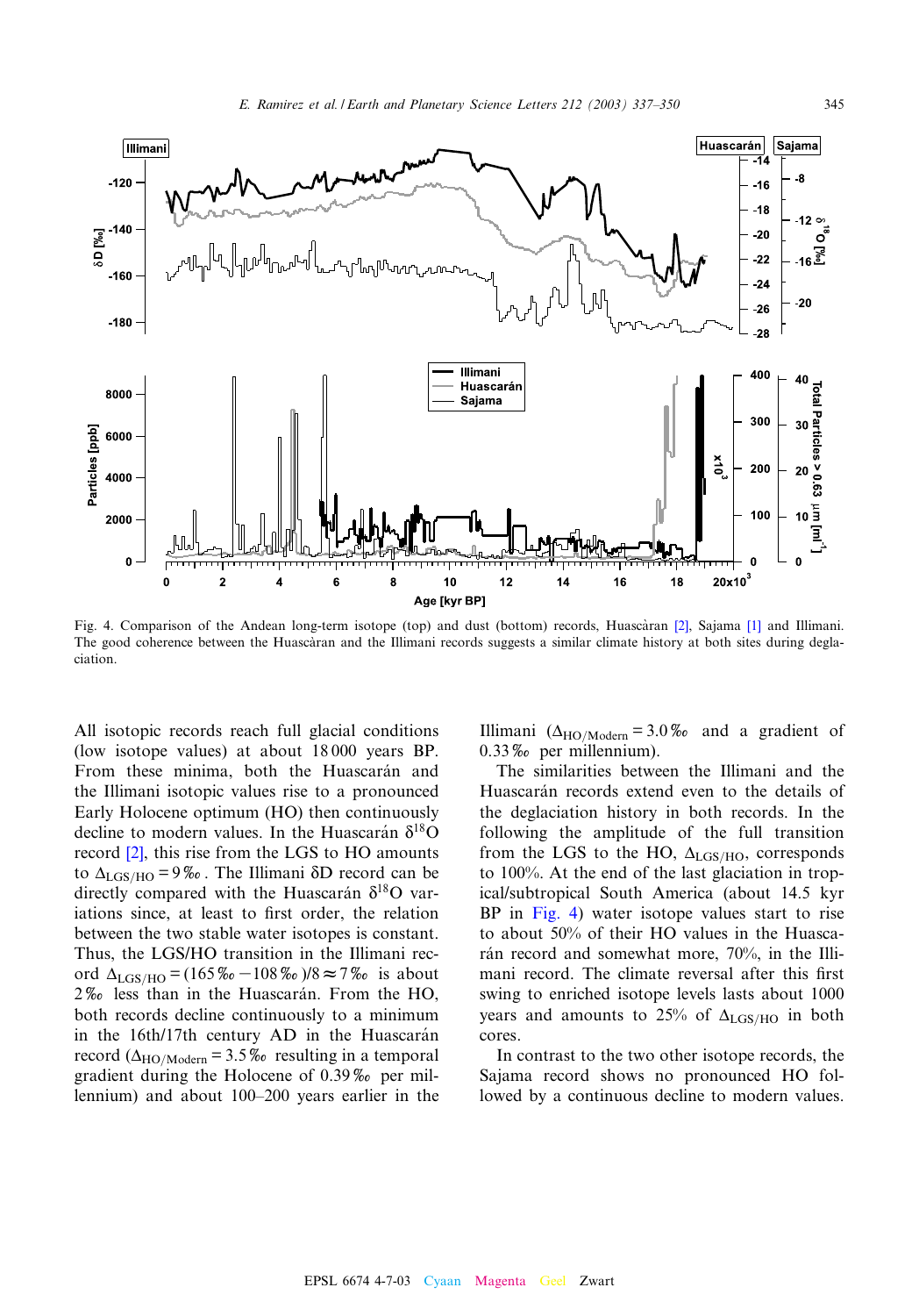The rapid change at the end of the LGS is marked by the isotopically most enriched values in the entire record. The low values in the Sajama record during the climate revers[al a](#page-12-0)fter this first isotopically enriched phase were interpreted as a reversal to full glacial conditions [3].

T[he dust](#page-8-0) records over the last  $\sim$  10 m of Huascarán and Illimani also show a striking similarity (see Fig. 4). Only in the full glacial state, corresponding to the bottom  $0.5-1$  m of both ice cores, do the dust levels dramatically increase.

## 5. Discussion

[With th](#page-0-0)is new information we will now address the principal questions of this paper formulated in Section 1.

# 5.1. Regional representativity of Andean isotope [recor](#page-12-0)ds

In [27] the authors demonstrated the high coherence of isotope records from Andean glaciers situated between 9°S and 18°S in the last century. All available high resolution isotope recor[ds fo](#page-13-0)r this period (Huascarán, Quelccaya (a fourth ice cap situated in Peru at  $13°56'S$ ,  $70°50'W$  [28]), Sajama, Illimani) share the same decadal variability. In the same study it was shown that this variability is produced by shifts of the Hadley-Walker cell over tropical South America controlling the convective activity over the Amazon Basin. These shifts are ultimately linked to decadal variability of Pacific sea surface temperatures in the 20th century.

This result does not prove that such a coherence necessarily holds on all time scales. For example, here we find that Illimani and Huascarán are coherent over the last 18 000 years, but Sajama is significantly different in many aspects. Two possible explanations are at hand for this behavior.

The entire period from the LGS to the Early Holocene is represented by only about 5 m of ice in the Huascarán and the Illimani records whereas this period is covered by about 30 m in the Sajama record. Is it possible that this comparatively low resolution is responsible for the common isotope signals of Huascarán and Illimani? Layer thinning, crystal diffusion, and ice flow in the two glaciers might have produced a common but disturbed signal. Having no further evidence for such processes we feel that this explanation is rather improbable. [For t](#page-8-0)ropical glaciers, the  $\delta^{18}O_{\text{Atm}}$  measurements in the Illimani core were of good quality (see Fig. 4, bottom). Their continuous rise when entering into the glacial part of the Illimani core indicates good preservation of the layering. Moreover, it is hard to see how post-depositional processes at two quite different locations might have produced such similar isotope records. Yearly accumulation, seasonality of the precipitation under modern conditions, and also the total length of the two cores (137 m for Illimani and 166 m for Huascarán) are all significantly different, making it improbable that their common signal was produced by post-depositional effects.

Therefore we prefer an alternative explanation, that the Sajama is different from the other two localities because it was influenced by local climatic conditions. The reappea[rance o](#page-13-0)f wet conditions and the reformation of large lakes on the Altiplano at about 12 kyr BP [29,30] might have significantly contributed to precipitation on Sajama, but [might](#page-3-0) have been less significant to Illimani located east (that is upstream) of the paleolakes (see Fig. 1 for a schemat[ic re](#page-13-0)construction of the possible extent of this lake during the LGS). Hydrological model studies [31] have demonstrated that small changes in the water budget of the Altiplano can produce such lakes in a few centuries. The abruptness of the isotopic shifts on Sajama during deglaciation is therefore not in contradiction with the lake hypothesis. Situated to the west of the Altiplano and just 160 km from the Pacific Ocean, Sajama might also have come under a stronger influence of Pacific air masses during the LGS. Though the Pacific is not a significant vapor source region for the Bolivian Altiplano under modern conditions the situation may have been different for the LGS when the Southern Hemisphere's westerly zone was displaced far to the North due to the strong cooling around Antarctica.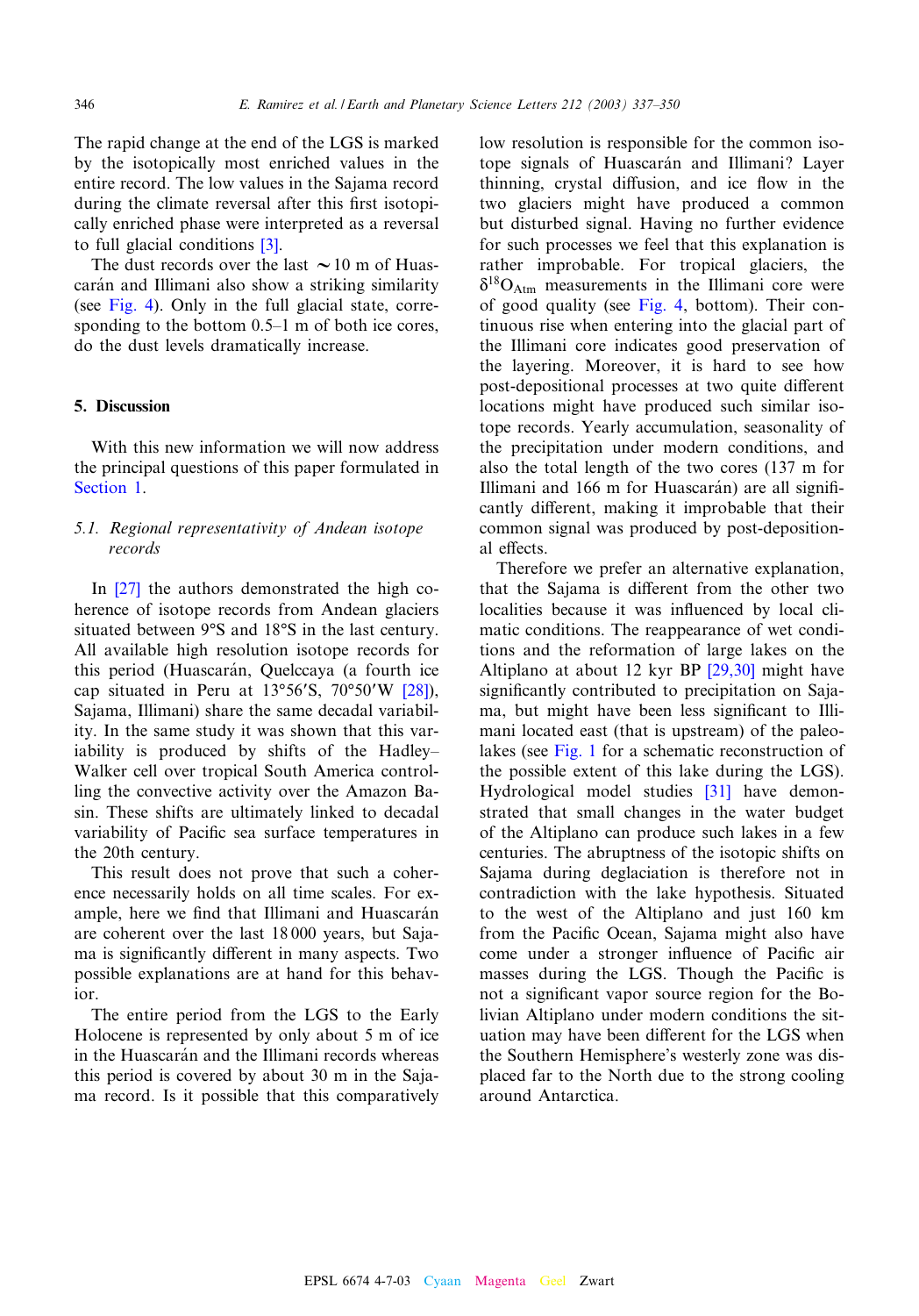Both hypotheses influence paleolakes and circulation changes under glacial conditions offering possible explanations for the isotopic differences between Sajama and Illimani are of course speculative. Two approaches will possibly help to test the above hypotheses. Modelling studies with high resolution climate models fitted with water isotope diagnostics can quantify the potential importance of paleolakes on the Altiplano. They can estimate as well small-scale circulation changes under glacial conditions. Furthermore, a comparison of the deuterium excess record from the Illimani and the Sajama will give hints on changing source regions during the LGS. The deuterium excess [is usua](#page-13-0)lly interpreted as an indicator of climatic conditions prevailing in the vapor source region [32,33]. Intensive recycli[ng an](#page-13-0)d partial reevaporation in continental South America produces an elevated deuterium excess [34] that possibly allows a distinction of the Amazon Basin from the Pacific Ocean as source regions for the Andean ice caps.

# 5.2. Cold/dry tropics versus cold/wet subtropics during the LGS

The Illimani and Huascarán dust records have a similar shape. We know from many different [and in](#page-13-0)dependent archives that the Bolivian Altiplano was wetter during the LGS than today [29,30]. Therefore, we conclude that the bottom of the Illimani dust record does not reflect dry atmospheric conditions on a larger regional scale. More probably interactions with the bedrock or exceptional dust deposition during the first phase of the formation of the ice cap are responsible for the high dust levels in the last meter of the Illimani ice core. As discussed previously anomalous deuterium excess values for the bottom three samples of the Illimani core supply a hint about possible melting/refreezing conditions near the bedrock, another potential bias of the dust concentration. If we exclude the bottom-most five dust measurements of the Illimani core, assuming they are biased by processes close to the bedrock, then ice from the glacial and the transitional parts of the core (between depths 134 m and 136 m corresponding to 12 000 to 18 000

years BP) is characterized by very low dust levels. For example, comparing this part of the record with the Early Holocene part (between depths 132 m and 134 m corresponding to 6000 to 12000 years BP) we find 2.5 times lower dust levels during glacial times indicating wetter conditions than in the Early Holocene. If this conclusion is true then, of course, it also casts doubt on the interpretation of the Huascarán dust record. Based on the observation that both Huascarán and Illimani show similar dust signals at the very bottom of the ice, and that one (Illimani) definitely does not indicate drier regional conditions[, we prefer](#page-11-0) instead to reinterpret the existing isotope/dust records from Andean glaciers.

In Section 5.3 we will argue for a major role of increased precipitation amount in bringing about the more depleted isotope levels of both tropical and subtropical Andean glaciers during the LGS. In our interpretation low isotope ratios of glacial age ice are indications for conditions at least as wet, most probably wetter than present day. Both tropical and subtropical zones of South America would have been in a wet and cold mode during the LGS. However, the previous [int](#page-12-0)erpretation of the Huascarán record as an indicator of cold and dry conditions during the glacial [3] was also supported by palynological and other evidence indicating that the Amazon [Basin m](#page-13-0)ay have become an important dust source during the LGS. According to these studies [35,36] the Amazonian rainforest became fragmented and changed to an open vegetation. Parts of the basin were even covered with large sand dunes, presumably clear indicat[ors o](#page-13-0)f drier conditions in the area controlling Huascarán's potential dust sources.

In [37] these conclusions were largely rejected. On the contrary, the authors state that there is no evidence for increased savannah in the Amazon Basin throughout the entire last glacial cycle. In particular the authors point out the possible erroneous conclusions based on palynological records. They furthermore criticize the interpretation of biogeographical (the 'refuge hypothesis' trying to explain modern genetic faunal and floral diversity in the Amazon Basin) and geom[orph](#page-13-0)ological data. The latter, hinting at the existence of paleosand dunes, are, according to [37], either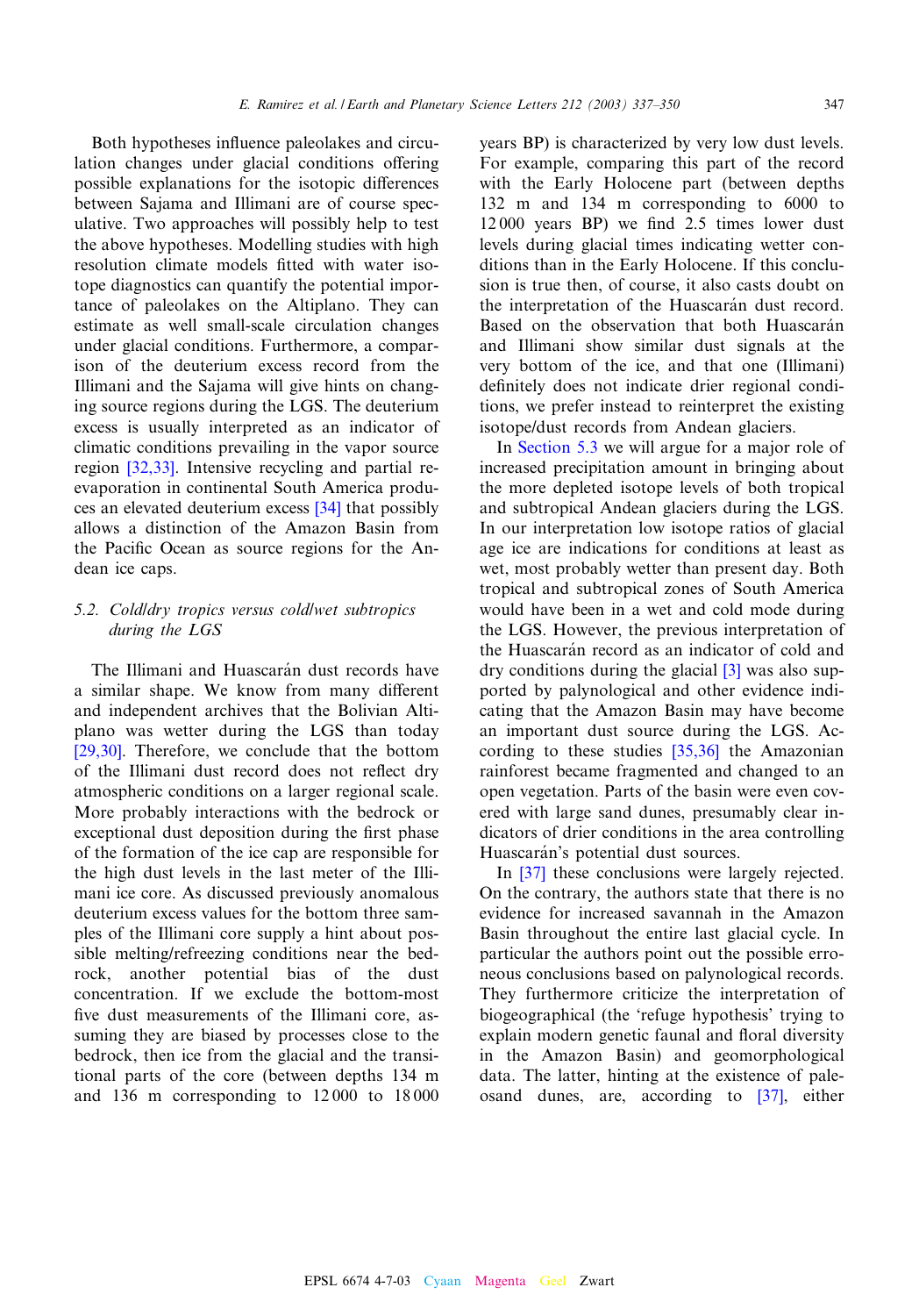<span id="page-11-0"></span>wrongly interpreted or not sufficiently dated. In this paper, we cannot contribute to this ongoing discussion. However, we feel that there is no generally accepted view of glacial tropical South America being under the influence of strong aridity and becoming a potential dust source.

Another recent study [38] on sediment records from tropical Peru helps to confirm our interpretation of Andean isotope records. Diatom stratigraphy of Lake Junin situated at 11°S on the Peruvian Altiplano indicates clearly wet conditions from 30 000 years BP to about 15 000 years BP. However, the beginning of deglaciation was  $^{14}$ Cdated to about 20 000 years BP and associated with the beginning of significant warming. In summary, these results confirm our view of prevailing wet and cold glacial conditions in the tropical Andes and a change to drier conditions several thousand years after considerable warming had already taken place. Assuming that the dating of Andean ice cores is approximately correct then significant changes from glacial isotope levels to more enriched values happened at about 17000– 15 000 years BP in phase with the change to drier conditions as documented in lake sediments and not in phase with the change to warmer conditions approximately 4000 years earlier. Here, our conclusions are limited by the poor absolute dating of the oldest part of Andean ice cores which is based to a large extent on tie points with independently dated records (for example, the Huascarán was dated b[etw](#page-12-0)een 12 000 years BP and 19 000 years BP by using tie points with a marine record off Portugal  $[3]$ ).

# 5.3. Interpretation of the Andean isotope records in terms of temperature and precipitation changes

A tentative quantitative interpretation of the observed isotopic shift of about  $-5\%$  from modern (last 500 years) to glacial conditions, common to the Huascarán and the Ill[ima](#page-12-0)ni records, can be attempted based on the analysis of the modern part of the Andean records [27]. In the 20th century, the average of four Andean isotope records compares well with the leading pattern of global precipitation variability associated with El NiñoSouthern Oscillation [39]. A similar result has been obtained by analyzing the modern parts  $(1979-1998)$  of the Sajama[, Quelc](#page-13-0)caya and Huascarán and comparing them with the results of general circulation models [40,41].

Applying a modern analogue method to long time scales and to presumably significantly different mean climate conditions always carries some risk. Possible uncertainties concern, for instance, circulation patterns that might have been considerably different during the LGS. Nevertheless, a tentative interpretation of the glacial to modern isotope shift can be made using modern climate relationships. Here it is assumed that the Andean isotope signal is entirely controlled by the rainout intensity over the Amazon and the Altiplano. A linear regression between the Andean isotope index and the leading pattern of annual precipitation results in an estimated relation of 0.2 (amplitude of the principal component) $\times$ 4 (mean amplitude of normalized EOF1 over the Ama $z$ on) $\times$ 80 mm/year (precipitation variance over the Amazon) yielding about 60 mm/ $\%$  change for the isotopes in the Andes. If this relationship, established on an interannual time scale, holds for glacial^Holocene time scales, then a shift of  $-5\%$  translates into 300 mm/year moister conditions. Thus, we calculate that the Amazon and the Altiplano may have been 20% wetter during [the](#page-13-0) last glacial than today (assuming an approximate modern average of about 1500 mm/year [42]).

This modern analogue approach is an extreme estimate supposing the entire isotopic shift to be due to precipitation anomalies. It is not thought to be a best estimate but rather to demonstrate the consequences when interpreting the record as a 'pure' proxy for precipitation amount. However, we point out that the resulting isotope/precipitation gradient of  $0.0167\%$ /mm is perfectly in agreem[ent w](#page-12-0)ith our current understanding of the isotopic amount effect in the tropics and subtropics [4,5].

The discussion is not finished what the real isotope signal during the transition from the last glacial to the Early Holocene was, nor how exactly we have to interpret this signal. We here make a point for an Antarctic-like shape of the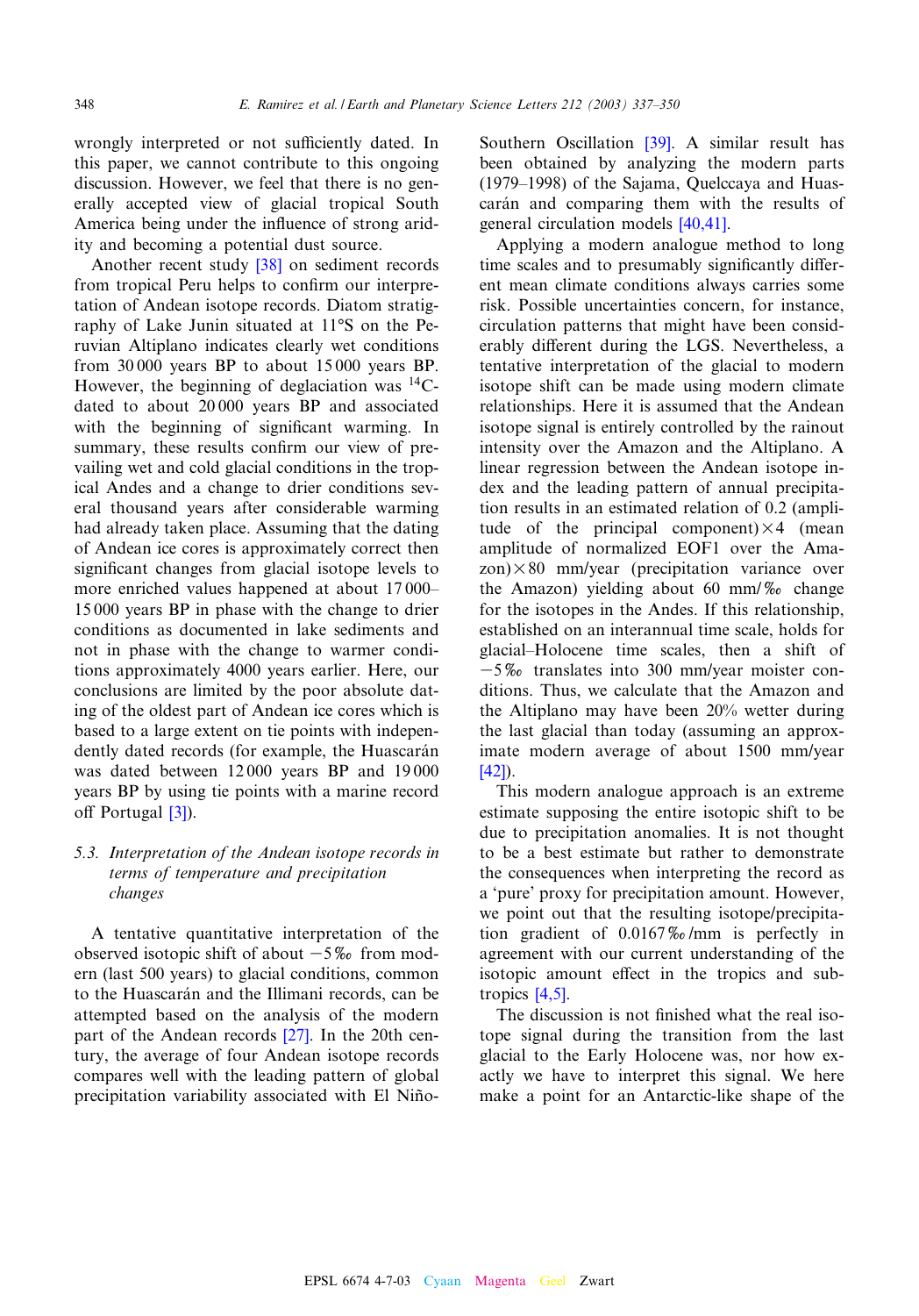<span id="page-12-0"></span>transition and a major part for the precipitation amount controlling the isoto[pe signa](#page-13-0)l. The results of future drilling projects in the Andes and high resolution isotope modeling [43,44] certainly will help decide these questions. $JBARDJ$ 

# **References**

- [1] L.G. Thompson, M.E. Davis, E. Mosley-Thompson, T.A. Sowers, K.A. Henderson, V.S. Zagorodnov, P.N. Lin, V.N. Mikhalenko, R.K. Campen, J.F. Bolzan, J. Cole-Dai, B. Francou, A 25,000-year tropical climate history from Bolivian ice cores, Science 282 (1998) 1858^1864.
- [2] L.G. Thompson, E. Mosley-Thompson, M.E. Davis, P.N. Lin, K.A. Henderson, J. Cole-Dai, J.F. Bolzan, K.B. Liu, Late Glacial Stage and Holocene tropical ice core records from Huascaran, Peru, Science 269 (1995) 46^50.
- [3] L.G. Thompson, E. Mosley-Thompson, K.A. Henderson, Ice-core palaeoclimate records in tropical South America since the Last Glacial Maximum, J. Quat. Sci. 15 (2000) 377^394.
- [4] W. Dansgaard, Stable isotopes in precipitation, Tellus 16  $(1964)$  436-468.
- [5] K. Rozanski, L. Araguas-Araguas, R. Gonfiantini, Isotopic patterns in modern global precipitation, in: P.K. Swart, K.C. Lohmann, J. MacKenzie, S. Savin (Eds.), Climate Change in Continental Isotopic Records, AGU Geophys. Monogr Ser. 78 (1993) 1-37.
- [6] N. Mahowald, K. Kohfeld, M. Hansson, Y. Balkanski, S.P. Harrison, I.C. Prentice, M. Schulz, H. Rodhe, Dust sources and deposition during the Last Glacial Maximum and current climate: A comparison of model results with paleodata from ice cores and marine sediments, J. Geophys. Res. 104 (1999) 15895-15916.
- [7] G. Kaser, H. Osmaston, Tropical Glaciers, Cambridge University Press, Cambridge, 2002, 207 pp.
- [8] L.G. Thompson, E. Mosley-Thompson, M.E. Davis, J.F. Bolzan, J. Dai, T. Yao, N. Gundestrup, X. Wu, L. Klein, Z. Xie, Holocene-late Pleistocene climatic ice core records from Quinghai-Tibetan Plateau, Science 246 (1989) 474^ 477.
- [9] J. Jouzel, R. Vaikmae, J.R. Petit, M. Martin, Y. Duclos, M. Stievenard, C. Lorius, M. Toots, M.A. Melieres, L.H. Burckle, N.I. Barkov, V.M. Kotlyakov, The two-step shape and timing of the last deglaciation in Antarctica, Clim. Dyn. 11 (1995) 151^161.
- [10] P.M. Grootes, M. Stuiver, J.W.C. White, S. Johnsen, J. Jouzel, Comparison of oxygen isotope records from the GISP2 and GRIP Greenland ice cores, Nature 366 (1993) 552^554.
- [11] M. Vuille, D.R. Hardy, C. Braun, F. Keimig, R.S. Bradley, Atmospheric circulation anomalies associated with 1996/1997 summer precipitation events on Sajama Ice Cap, Bolivia, J. Geophys. Res. 103 (1998) 11191^11204.
- [12] P. Wagnon, J.-E. Sicart, E. Berthier, J.-P. Chazarin, Wintertime high-altitude surface energy balance of a Bolivian glacier, Illimani, 6340 m above sea level, J. Geophys. Res. 108 (2003) 4177, 10.1029/2002JD002088.
- [13] S. Knüsel, P. Ginot, U. Schotterer, M. Schwikowski, H.W. Gäggeler, B. Francou, J.R. Petit, J.C. Simões, J.-D. Taupin, Dating of two nearby ice cores from the Illimani, Bolivia, J. Geophys. Res. 108 (D6) (2003) 10.1029.2001JD-002028.
- [14] E. Salati, A. Dall'Olio, E. Matsui, J.R. Gat, Recycling of water in the Amazon Basin: An isotopic study, Water Resour. Res. 15 (1979) 1250^1257.
- [15] M. Legrand, J.-R. Petit, Y.S. Korotkevich, D.C. conductivity of Antarctic ice in relation to its chemistry, J. Chem. Phys. C 48 (1987) 605-611.
- [16] U. Siegenthaler, H. Oeschger, U. Schotterer, K. Hänni, Conversion of water to a counting gas for low-level tritium measurements by means of aluminium carbide, Int. J. Appl. Rad. Isotopes 26 (1975) 459^464.
- [17] A. Giesemann, H.-J. Jäger, A.L. Norman, H.R. Krouse, W.A. Brand, On-line sulfur-isotope determination using an elemental analyser coupled to a mass spectrometer, Anal. Chem. 66 (1994) 2816-2819.
- [18] N. Patris, Isotopie du soufre dans les glaces polaires et les aérosols marins, Thesis, Université Paris 7 - Denis Diderot, Paris, 1999.
- [19] H. Craig, Standard for reporting concentrations of deuterium and oxygen-18 in natural water, Science 133 (1961) 1833^1834.
- [20] N. Caillon, J.P. Severinghaus, J.M. Barnola, J.A. Chappelaz, J. Jouzel, F. Parrenin, Estimation of temperature change and of gas-ice age differences 108 kyr BP, at Vostok, Antarctica, J. Geophys. Res. 106 (2000) 31893^ 31901.
- [21] H. Nielsen, Isotopic composition of the major contributors of atmospheric sulfur, Tellus 26 (1974) 213^221.
- [22] N. Patris, R. Delmas, J. Jouzel, Isotopic signatures of sulfur in shallow Antarctic ice cores, J. Geophys. Res. 105 (2000) 7071^7078.
- [23] T. Blunier, J. Schwander, Gas enclosure in ice: Age differences and fractionation, in: T. Hondoh (Ed.), Physics of Ice Core Records, Hokkaido University Press, Sapporo, 2000.
- [24] M. Herron, C.C. Langway, Firn densification: An empirical model, J. Glaciol. 25 (1980) 373^385.
- [25] M. Bender, T. Sowers, L. Labeyrie, The Dole effect and its variations during the last 130,000 years as measured in the Vostok ice core, Global Biogeochem. Cycles 8 (1994) 363^376.
- [26] J.R. Petit, J. Jouzel, D. Raynaud, N.I. Barkov, J.M. Barnola, I. Basile, M. Bender, J. Chappellaz, J. Davis, G. Delaygue, M. Delmotte, V.M. Kotlyakov, M. Legrand, V. Lipenkov, C. Lorius, L. Pépin, C. Ritz, E. Saltzman, M. Stievenard, 420,000 years of climate and atmospheric history revealed by the Vostok deep antarctic ice core, Nature 399 (1999) 429-436.
- [27] G. Hoffmann, E. Ramirez, J.D. Taupin, B. Francou, P.